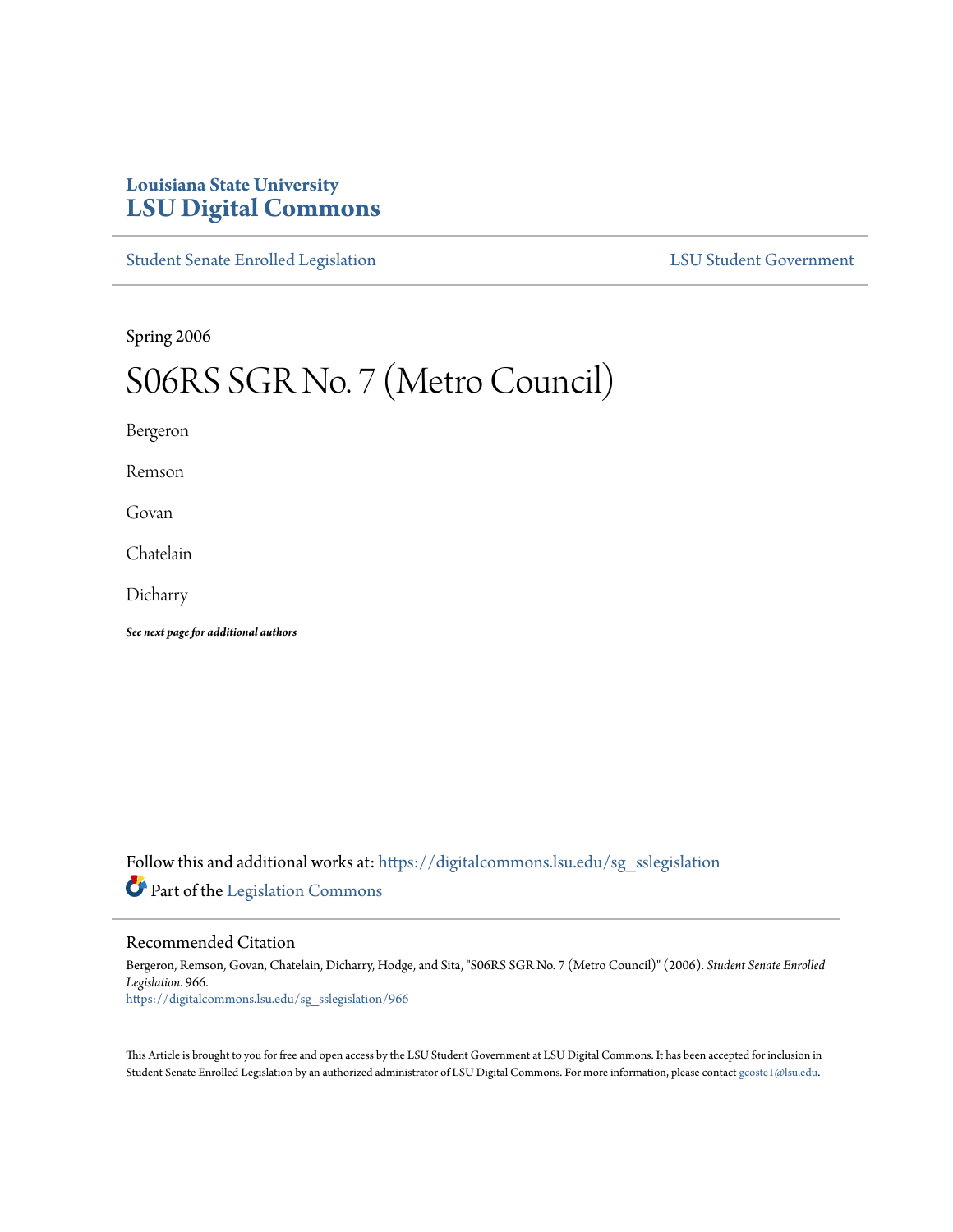#### **Authors**

Bergeron, Remson, Govan, Chatelain, Dicharry, Hodge, and Sita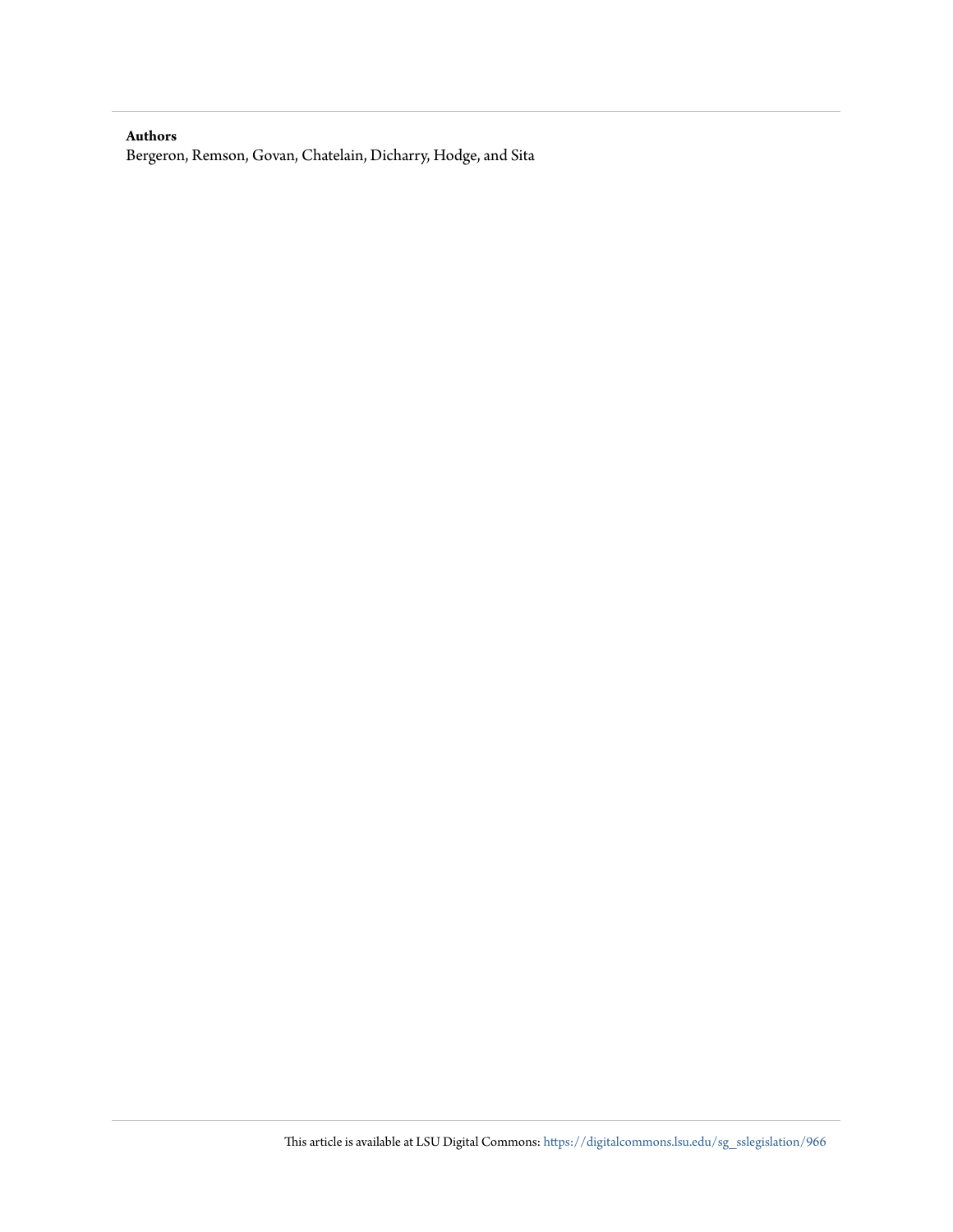## LOUISIANA STATE UNIVERSITY

#### **STUDENT SENATE S06RS**

**SGR NO. 7**

BY: SENATORS BERGERON, REMSON, GOVAN, CHATELAIN, DICHARRY, HODGE, **AND SITA**

## **A RESOLUTION**

## **TO MEMORIALIZE THE METROPOLITAN COUNCIL OF EAST BATON ROUGE PARISH TO REJECT THE PROPOSED ORDINANCE CONCERNING DRINK SPECIALS IN EAST BATON ROUGE PARISH**

| <b>PARAGRAPH1</b>  | WHEREAS, THE LOUISIANA STATE UNIVERSITY STUDENT BODY   |
|--------------------|--------------------------------------------------------|
|                    | PUBLICLY OPPOSES THE PROPOSED ORDINANCE CONCERNING     |
|                    | DRINK SPECIALS IN EAST BATON ROUGE PARISH, AND         |
| <b>PARAGRAPH 2</b> | WHEREAS, THE STUDENT BODY BELIEVES THAT THIS           |
|                    | ORDINANCE NOT ONLY HINDERS THE RIGHTS OF ITS STUDENTS, |
|                    | BUT IT ALSO CREATES CITES AN UNFAIR AND SKEWED         |
|                    | CORRELATION BETWEEN STUDENT DRINKING AND SOCIAL        |
|                    | PROBLEMS INCLUDING DRUNK DRIVING, PUBLIC DISTURBANCE,  |
|                    | AND ALCOHOL-RELATED DEATHS, AND                        |
| <b>PARAGRAPH 3</b> | WHEREAS, THE METROPOLITAN COUNCIL HAS BEEN PRESENTED   |
|                    | WITH MANY DATA AND STUDIES THAT SHOW DEATHS AND        |
|                    | DISTURBANCES RELATED TO ALCOHOL IN EAST BATON ROUGE    |
|                    | PARISH, ESPECIALLY AROUND THE LSU CAMPUS, AND          |
| <b>PARAGRAPH 4</b> | WHEREAS, THIS DATA, HOWEVER, MAKES NO DIRECT REFERENCE |
|                    | OR CORRELATION TO STUDENT DRINK SPECIALS AND DRUNK     |
|                    | DRIVING ACCIDENTS, EVEN THOUGH SOME COMMUNITY          |
|                    | MEMBERS HAVE ARGUED SO, AND                            |
| <b>PARAGRAPH 5</b> | WHEREAS, REFERENCING THE STUDENT SENATE POSITION       |
|                    | STATEMENT COMPILED BY THE SENATE COMMITTEE ON          |
|                    | GOVERNMENTAL RELATIONS, DOCUMENTS PROVIDED BY THE      |
|                    | CCCC SHOW WEAK SUPPORT FOR THEIR ARGUMENT THAT         |
|                    | STUDENTS SHOULD BE TARGETED DUE TO THEIR HIGHER RISK   |
|                    | VALUE AND HIGHER INCIDENT RATE, AND                    |
| <b>PARAGRAPH 6</b> | WHEREAS, THE STUDENT SENATE ASKS THE METROPOLITAN      |
|                    | COUNCIL TO FAIRLY AND OBJECTIVELY EVALUATE IF THIS     |
|                    | PROPOSAL WILL ACTUALLY SOLVE PROBLEMS IN OUR           |
|                    | COMMUNITY OF IF IT IS MERELY AND UNFAIR REFERENDUM ON  |
|                    | STUDENT ENTERTAINMENT AND THE FAILURE OF CURRENT       |
|                    | ENFORCEMENT AND RESOURCE-GUIDED ALTERNATIVES, AND      |
| <b>PARAGRAPH 7</b> | THEREFORE, BE IT RESOLVED BY THE STUDENT               |
|                    | GOVERNMENT OF LOUISIANA STATE UNIVERSITY               |
|                    | AND AGRICULTURAL AND MECHANICAL COLLEGE TO             |
|                    | STRONGLY URGE AND REQUEST THE METROPOLITAN COUNCIL     |
|                    | OF EAST BATON ROUGE PARISH TO REJECT THE PROPOSED      |
|                    | ALCOHOL ORDINANCE, AND                                 |
| <b>PARAGRAPH 8</b> | BE IT FURTHER RESOLVED THAT A SUITABLE COPY OF THIS    |
|                    | RESOLUTION, ACCOMPANIED BY THE STUDENT SENATE POSITION |
|                    | STATEMENT, BE TRANSMITTED TO THE MAYOR-PRESIDENT AND   |
|                    | EACH MEMBER OF THE COUNCIL IN A TIMELY MANNER UPON     |